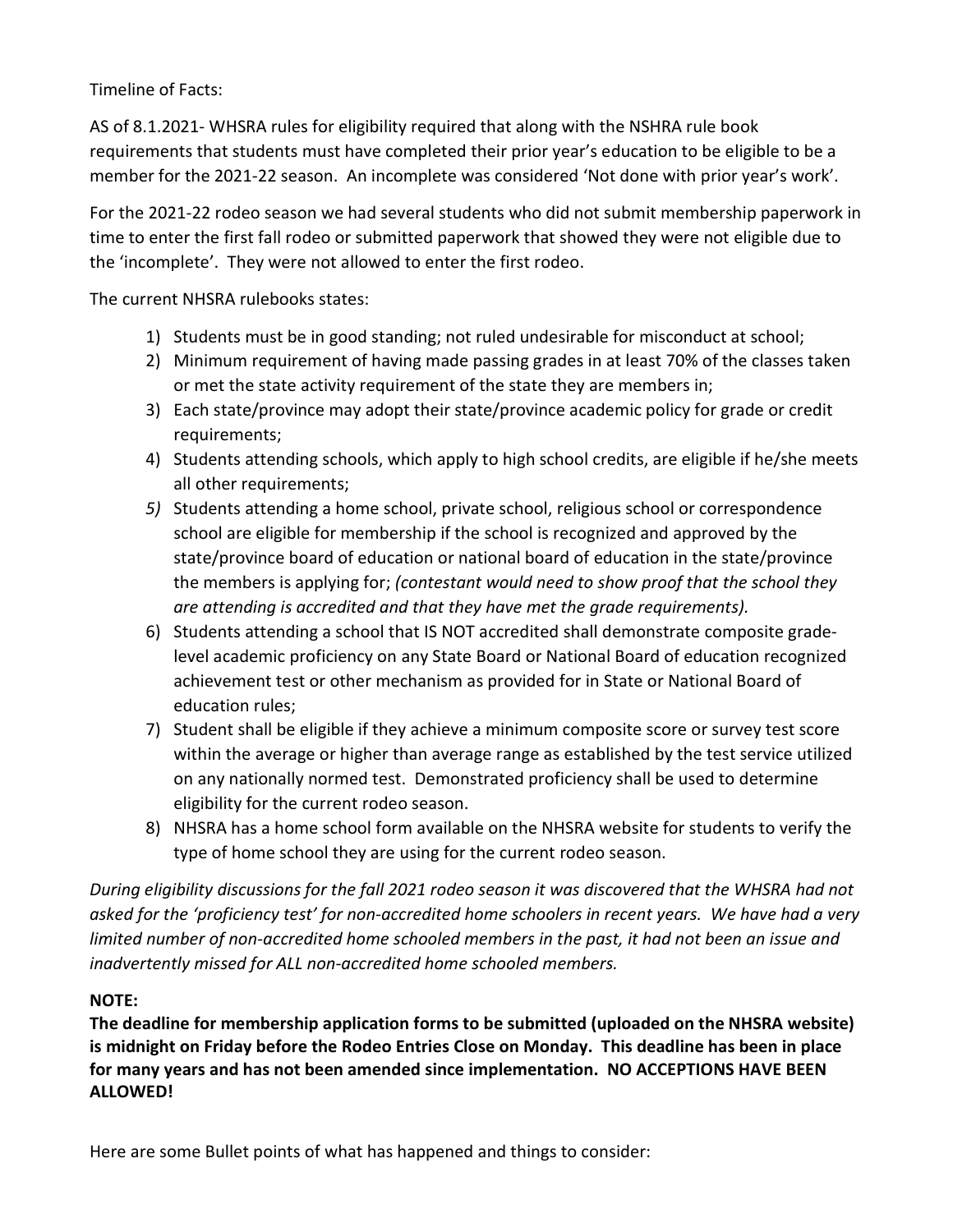- Information regarding a situation was sent from a student member to the student president, Haiden Thompson. Haiden then gave everything to the secretary. Following proper protocol.
- A student claimed to be done with school. Evidence heavily leaned in the direction that they were not done with the prior school year yet. Which was a rule for WYHSRA at that time.
- The school the student was enrolled in has a grandfathered policy in place that anyone can get on and see another student's school info unless the parent or student requests a password change. Everyone enrolled in this school knows and understands this. This has nothing to do with WYHSRA or its members.
- The student's family initiated legal action against us for trying to follow the rules we have.
- We then got legal counsel on retainer and most of the board tried to follow our legal counsel's advice to not speak about the issues out of executive session
- With trying to do what was best for all students Legal counsel advised we allow the student to rodeo until cleared up as it could become an issue that some or all of the rodeos would not count for anyone from the fall if the law suit was not dropped or won.
- Treat all students of similar schooling programs the same to not set a precedent.
- In order to follow rules in the rule book all non-accredited home schooled students had to turn in a proficiency test by January 1. The board was very lenient and made sure that they had plenty of time to do this
- Mid December we did receive the final grade transcript (dated 10.15.21) from the student that showed they had then finished last year's school.
- Due to the transcript Lawyer said we could prove the cheating and that they were not done with school prior to the start of the rodeo season.
- Legal counsel said It will be a long expensive drawn out process as is any and all court cases.
- We did not want bankrupt the association or use all of the kids award or National money, etc.
- The court case could also potentially not allow WY to take a HS National team to Nationals with the probability of it still being in court.
- So in the best interest of the WHOLE association it was decided to not pursue legal action at that time. Right or wrong this was the board's decision on this specific matter. Not every board member agreed with this. The board was between a rock and a hard spot. The board was very upset with the position that they were placed in by the student and family's perceived attempt to cheat and the rumors and allegations that were being made by others by not knowing the facts.
- The board decided to not look at any transcripts for members from the fall as they felt it wasn't fair to the accredited students that they were the only ones being truly held accountable due to the fact that if you are in non-accredited school your parent can say you are done and passing even if you are truly not. The board appreciates the non-accredited home school students and parents who are doing things honestly and correctly.
- Just because this was the decision does not mean that we are going to throw all of the rules out or "bend" rules for anything and everything .
- If any one feels like they need to bring a lawsuit then go ahead and we will deal with it and sorry to say we may not have awards for the National team or a national team depending on the nature of the law suit.
- We are not going to continue to be subject to foul language, bashing, threats, etc.